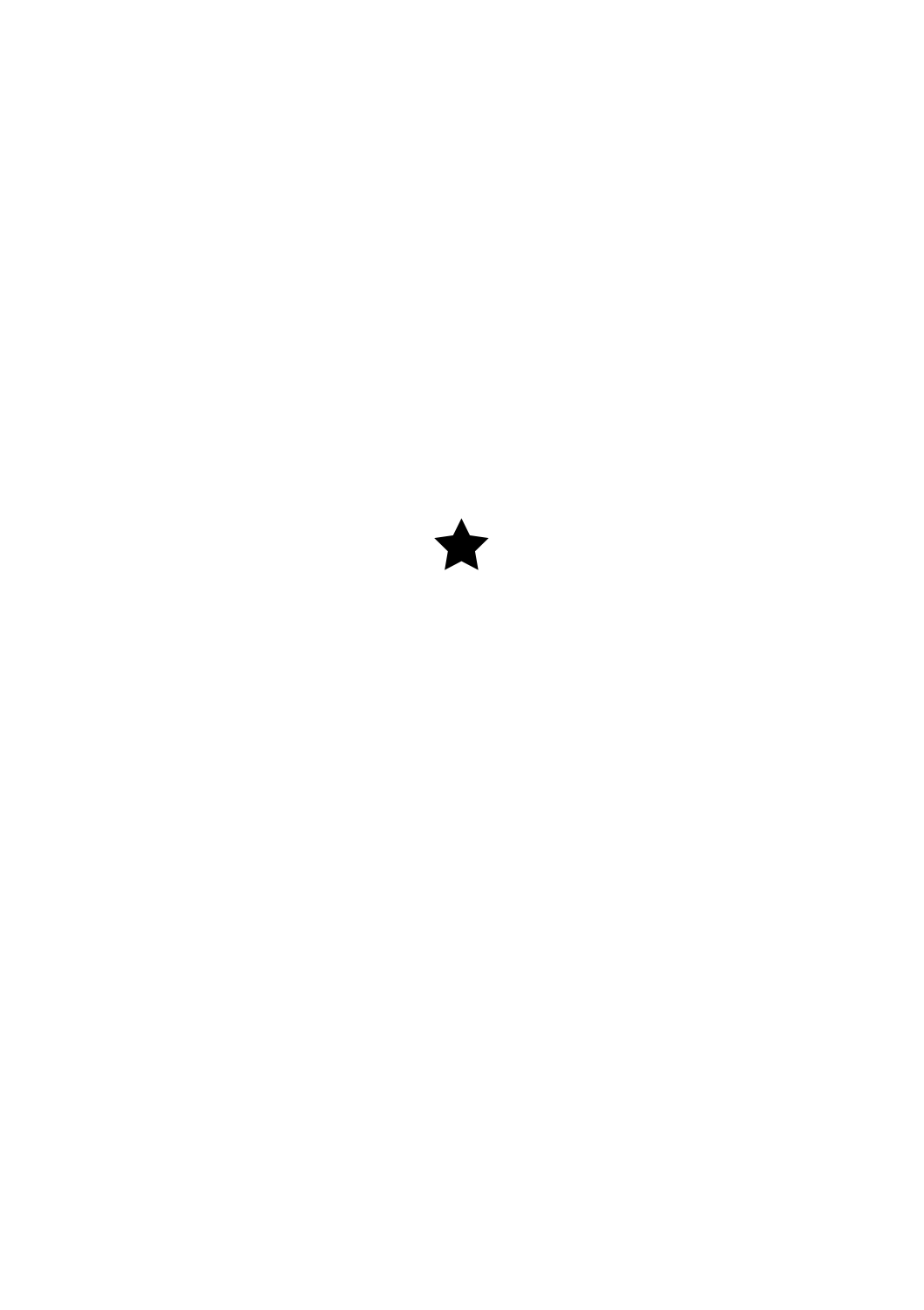# **VERMOUTH E VINI LIQUOROSI**

|   | <b>PIEMONTE</b>                             |
|---|---------------------------------------------|
| 6 | Carpano Punt e Mes                          |
| 7 | Carpano Antica Formula                      |
| 9 | Cocchi Barolo Chinato                       |
| 6 | Cocchi Vermouth Rosso                       |
| 7 | Cocchi Dopo Teatro                          |
| 8 | Rubino riserva Vermouth di Torino - Martini |
| 8 | Martini Bitter Riserva speciale             |
| 6 | Martini Bianco                              |
|   |                                             |

#### **★ ITALIA**

- Macchia Vermouth di Sardegna Bianco
- Macchia Vermouth di Sardegna Rosso
- Vero Vermouth di Sardegna
- Marsala Vecchio Samperi De Bartoli (Sicilia)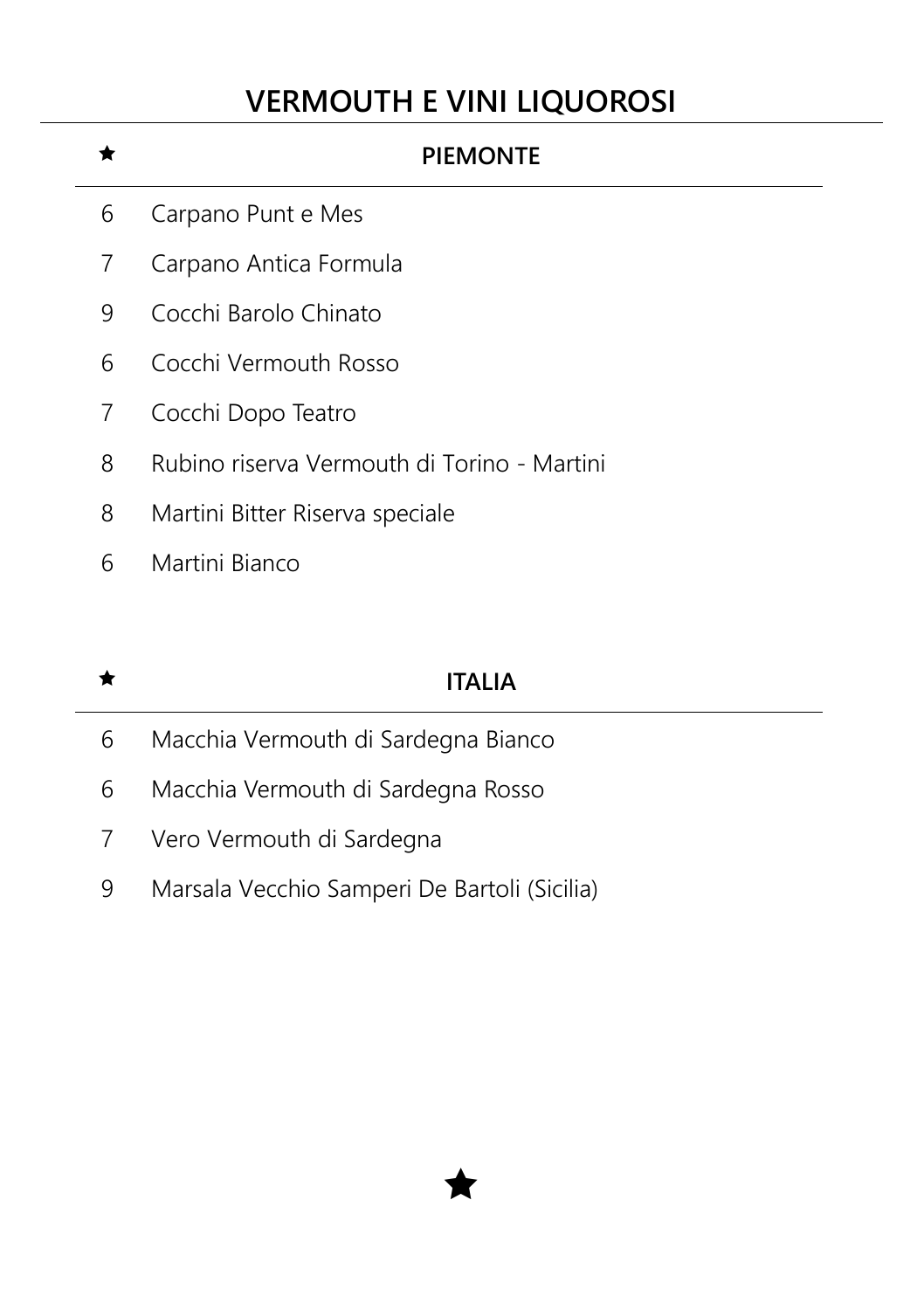# **VERMOUTH E VINI LIQUOROSI**

| <b>FRANCIA</b>                    |                |
|-----------------------------------|----------------|
| Dolin Vermouth di Chambery Dry    | 7              |
| Dolin Vermouth di Chambery Rouge  | 7              |
| Lillet Blanc Vermouth di Bordeaux | 7              |
| <b>SPAGNA</b>                     | ★              |
| Sherry Lustau Fino                | $\overline{7}$ |
| Sherry Lustau East India          | $\overline{7}$ |
| Sherry Lustau Oloroso             | 9              |
| Sherry Lustau Manzanilla          | 8              |
| Sherry Lustau Ximenez             | 7              |
| <b>PORTOGALLO</b>                 | ★              |
| Porto Fonseca Ruby                | 6              |
| Porto Fonseca Tawny               | 6              |

 $\bigstar$ 

- Porto Fonseca Tawny 10y 8
- Porto Fonseca Guimaraens Vintage 2008 12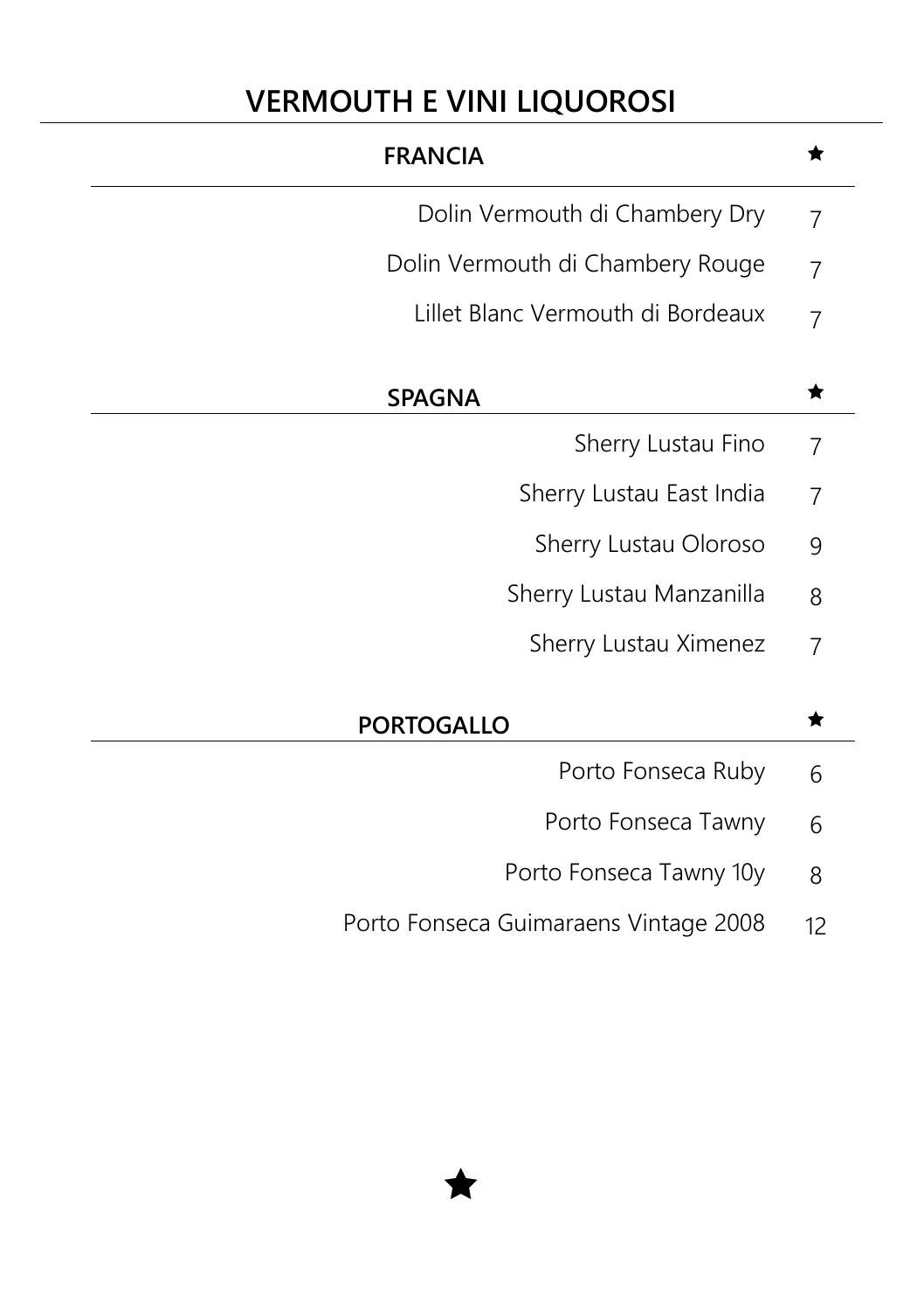# **GRAPPE, AMARI E VODKA**

|                 | <b>GRAPPE</b>                 |
|-----------------|-------------------------------|
| 6               | Marolo                        |
| 7               | Marolo Apres Moscato 5 anni   |
| 8               | Marolo Dedicata al Padre      |
| 6               | Berta                         |
| 10              | Berta Roccanivo Barbera 2009  |
| 10 <sup>1</sup> | Berta Bric Gaian Moscato 2009 |
| 10              | Berta Solo per Gian 2010      |
|                 |                               |

- 8 Amaro II Carlina \_ 26°
- 8 Rabrabaro Bergia \_ 16°
- 8 Barathier Bernard \_ 20°
- 7 Ratafià di Andorno \_ 26°
- 7 Adriatico \_ Liquore all'amaretto \_ 28°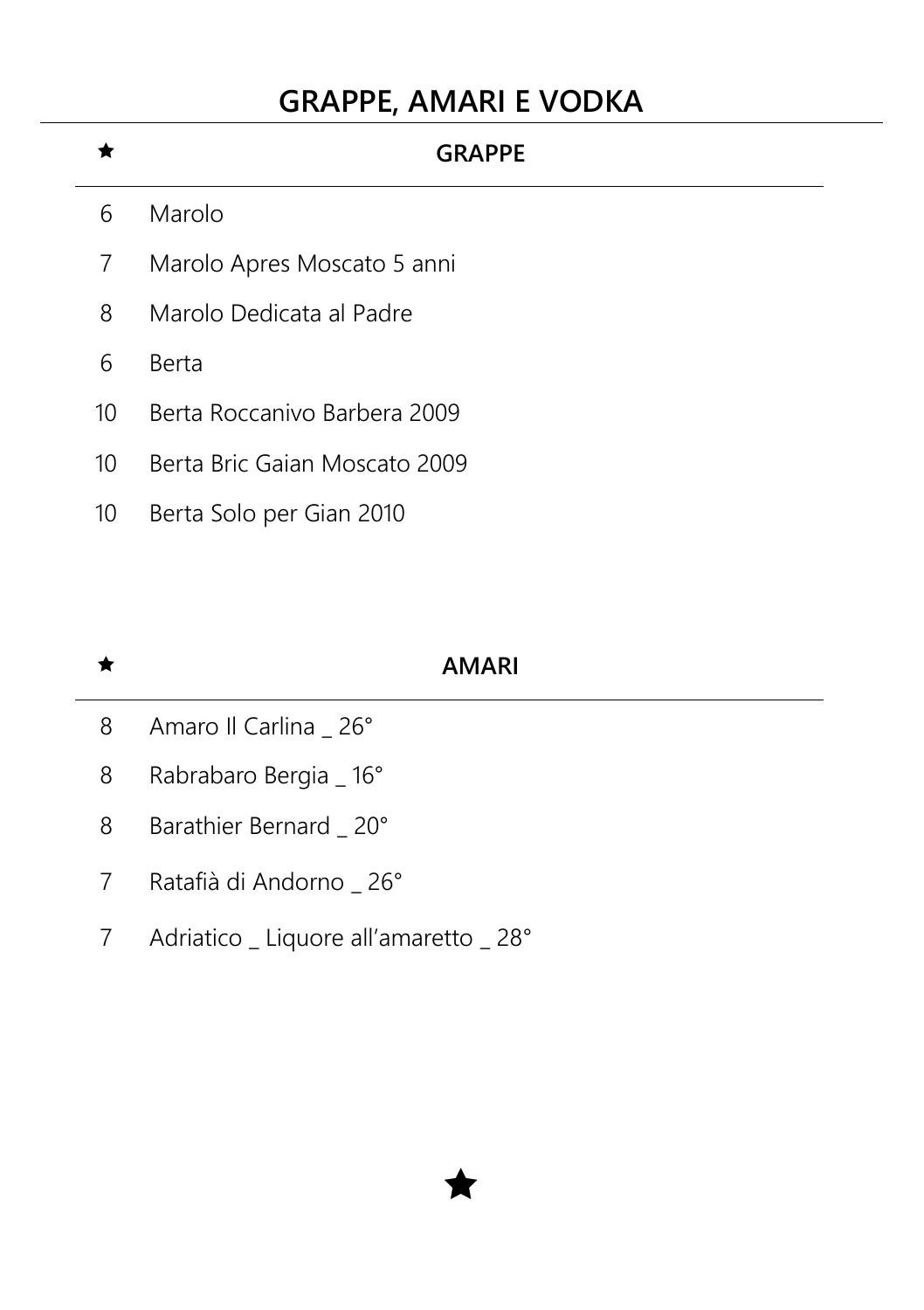# **DISTILLATI D'UVA (E MELE)**

#### **COGNAC & ARMAGNAC**

- Hennessy VS 8
- Vaudon VSOP 9
	- Frapin VSOP 10
- Frapin Fontpinot XO 18
	- Paul Giraud VSOP 10
- Paul Giraud Vielle Reserve 16
- Paul Giraud Brut de fut 1999 18
	- Francois voyer 1ere Cru 16
		- Tesseron Lot 76 XO 22

#### **CALVADOS**

- Calvados Drouin Selection 9
- Calvados Adrien Camut Privileges 18y 18
- Didier Lemorton Vieux Calvados du Domfrontais 16
	- Drouin Pommeau de Normandie 8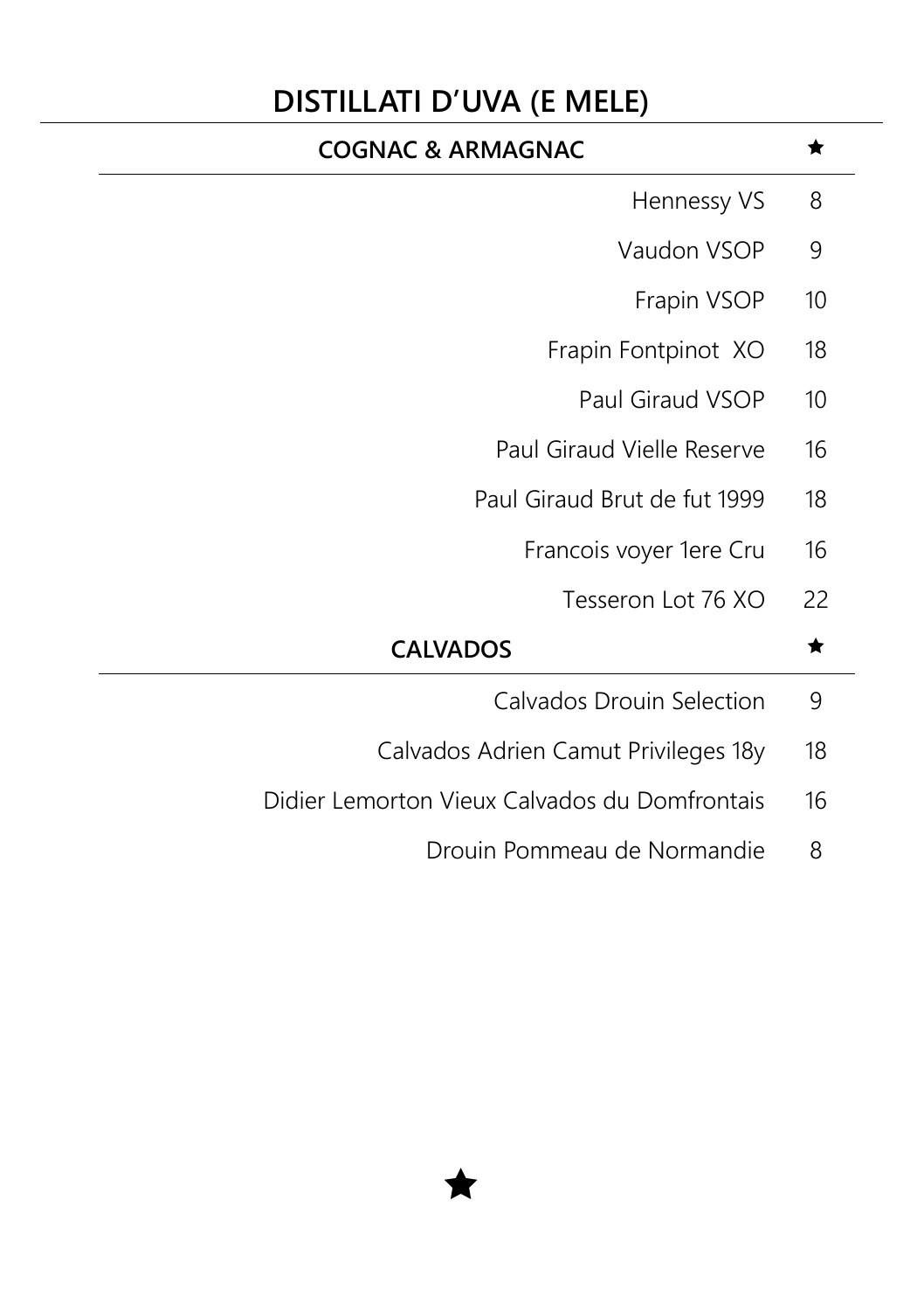## **VODKA**

#### $\star$

- CHOPIN POTATO \_ POLONIA
- HANDSA ORGANIS RYE BRANDY (63,2°) \_ ESTONIA
- SNOW LEOPARD \_ POLONIA
- TITOS \_ USA (Texas)
- ZUBROWKA BIANCA \_ POLONIA
- U'LUVKA \_ POLONIA
- MARMAID \_ ISLE OF WIGHT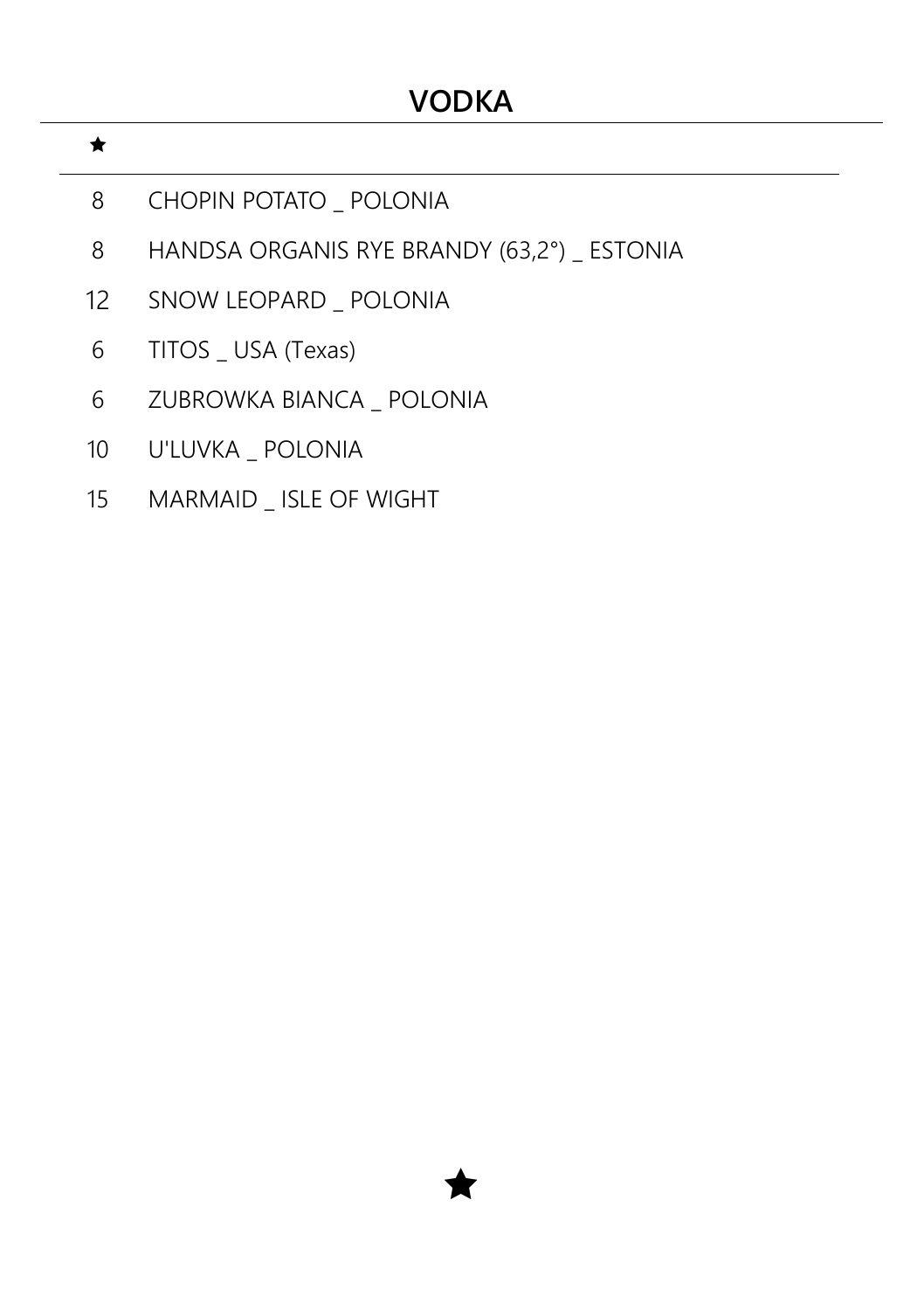# **RUM**

| ★              |                                          |
|----------------|------------------------------------------|
| 9              | Hampden Estate _ JAMAICA                 |
| 8              | Clairin Sajous _HAITI                    |
| 8              | Clairin Vaval HAITI                      |
| 12             | Diplomatico Reserva Exclusiva_VENEZUELA  |
| 25             | Edmundo Dantes 15y_CUBA                  |
| 16             | Forsyths WPM 2006 _ JAMAICA              |
| 9              | Hampden Estate _ JAMAICA                 |
| $\overline{7}$ | Paranubes Rum _ MESSICO                  |
| 15             | Pere Labat Cuveé _ GUADALUPE             |
| 15             | Plantation XO 20th BARBADOS              |
| 8              | Plantation _ GUATEMALA                   |
| 8              | Plantation _ ISLE OF FIJI                |
| 8              | Plantation 3 STAR Artisanal rum          |
| 10             | Santa Teresa 1796 Solera rum _ VENEZUELA |
| 8              | TROIS RIVIERS Rum Agricole _ MARTINICA   |
|                |                                          |
|                |                                          |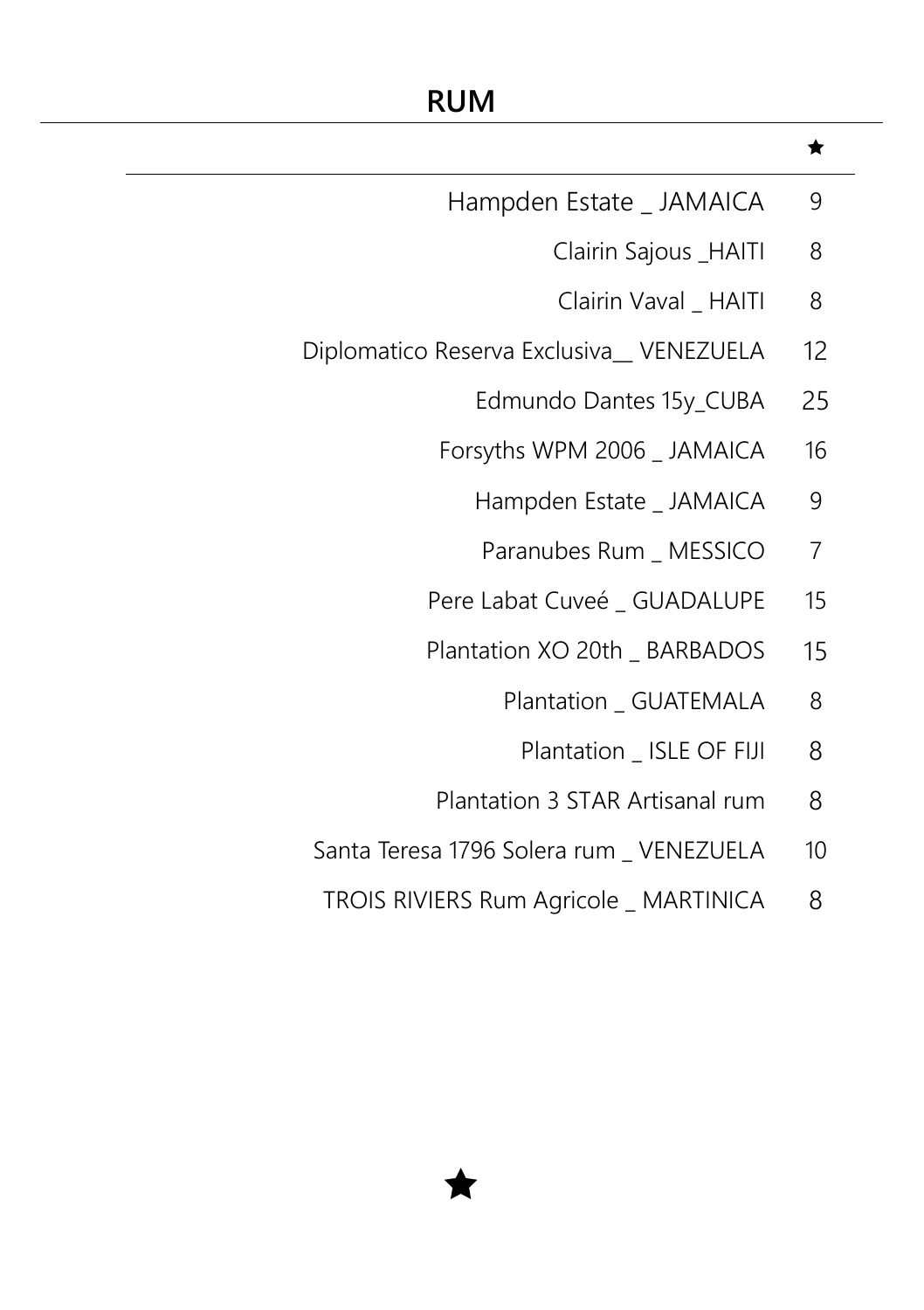|    |                  | SCOZIA - LOWLANDS  |
|----|------------------|--------------------|
| 8  | Glenkinchie 12y  |                    |
| 15 | Blandnoch vinaya |                    |
| ★  |                  | SCOZIA - HIGHLANDS |
| 8  | Glenfiddich 12y  |                    |
| 10 | Oban 14y         |                    |
| 12 | Edradour 10y     |                    |
| 20 | The Dalmore 15y  |                    |
| 9  | Aberfeldy 12y    |                    |
| 8  | Dewars           |                    |
|    |                  |                    |

#### ★ SCOZIA - SPEYSIDE

- Tamnavulin sherry cash
- Glenrothes 12y
- Glenrothes 18y
- Wilson & Morgan selection linkwood 2013
- Berry Bros & Rudd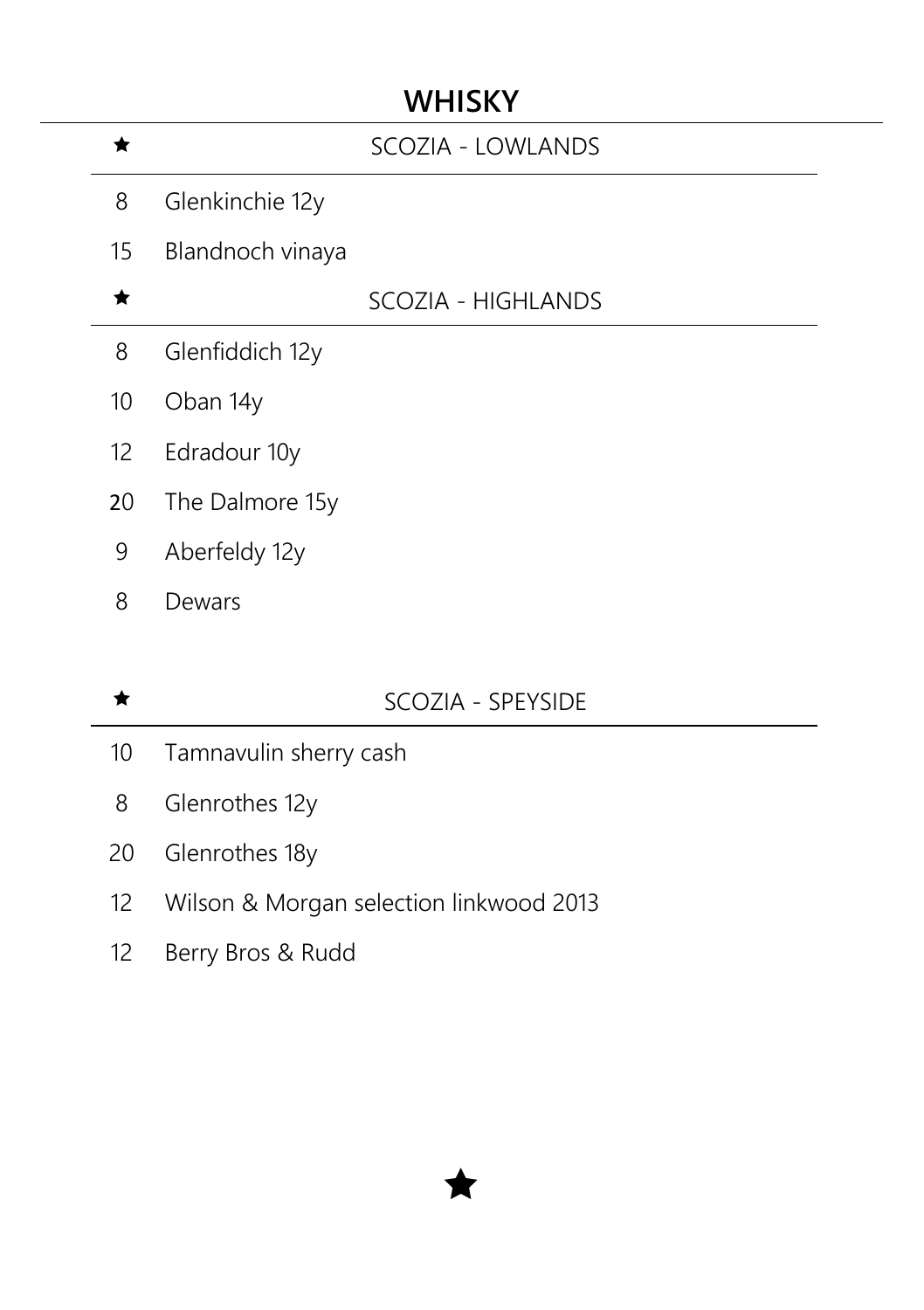| SCOZIA - ISLANDS |                     |    |
|------------------|---------------------|----|
|                  | Scarpa skiren       | 12 |
|                  | Talisker Skye       | 9  |
|                  | Jura Seven Wood 10y | 14 |
| SCOZIA - ISLAY   |                     | ★  |
|                  | Bowmore 12y         | 8  |
|                  | Ardbeg 10y          | 9  |
|                  | Lagavulin 8y        | 15 |
|                  | Port Askaig 8y      | 10 |
|                  | Port Askaig 10 y    | 15 |
|                  |                     |    |
| <b>IRLANDA</b>   |                     | ★  |

- Bushmills black bushisky816y 15
- Bushmills Irish Whisky 16y 15
- Mitchell & son green spot 10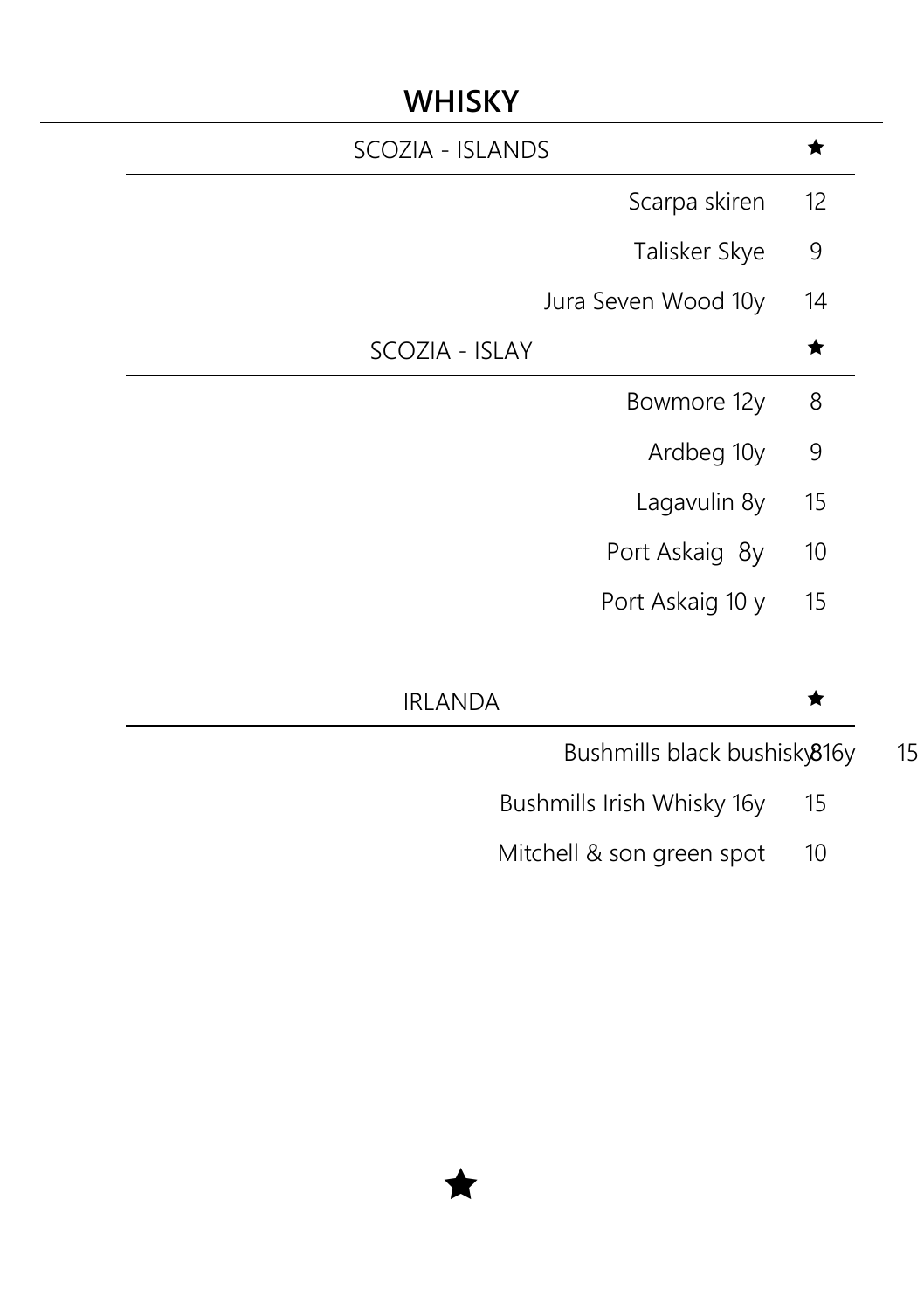| ★               | <b>BOURBON</b>                   |
|-----------------|----------------------------------|
| 7               | <b>Buffalo Trace Bourbon</b>     |
| 7               | Jack Daniel's sour mash          |
| 8               | <b>Bulleit Bourbon</b>           |
| 12 <sup>°</sup> | Mitchers sour mash               |
| 9               | Eagle Rare Bourbon 10y           |
| 8               | Elijah Craig Small Batch Bourbon |
| 9               | Woodford Reserve Bourbon         |
| 16              | Widow Jane Bourbon               |
| 9               | Angel's envy bourbon             |
| ★               | <b>RYE</b>                       |
| 9               | Knob creek rye                   |
| 9               | <b>Bulleit</b> rye               |

Platte valley

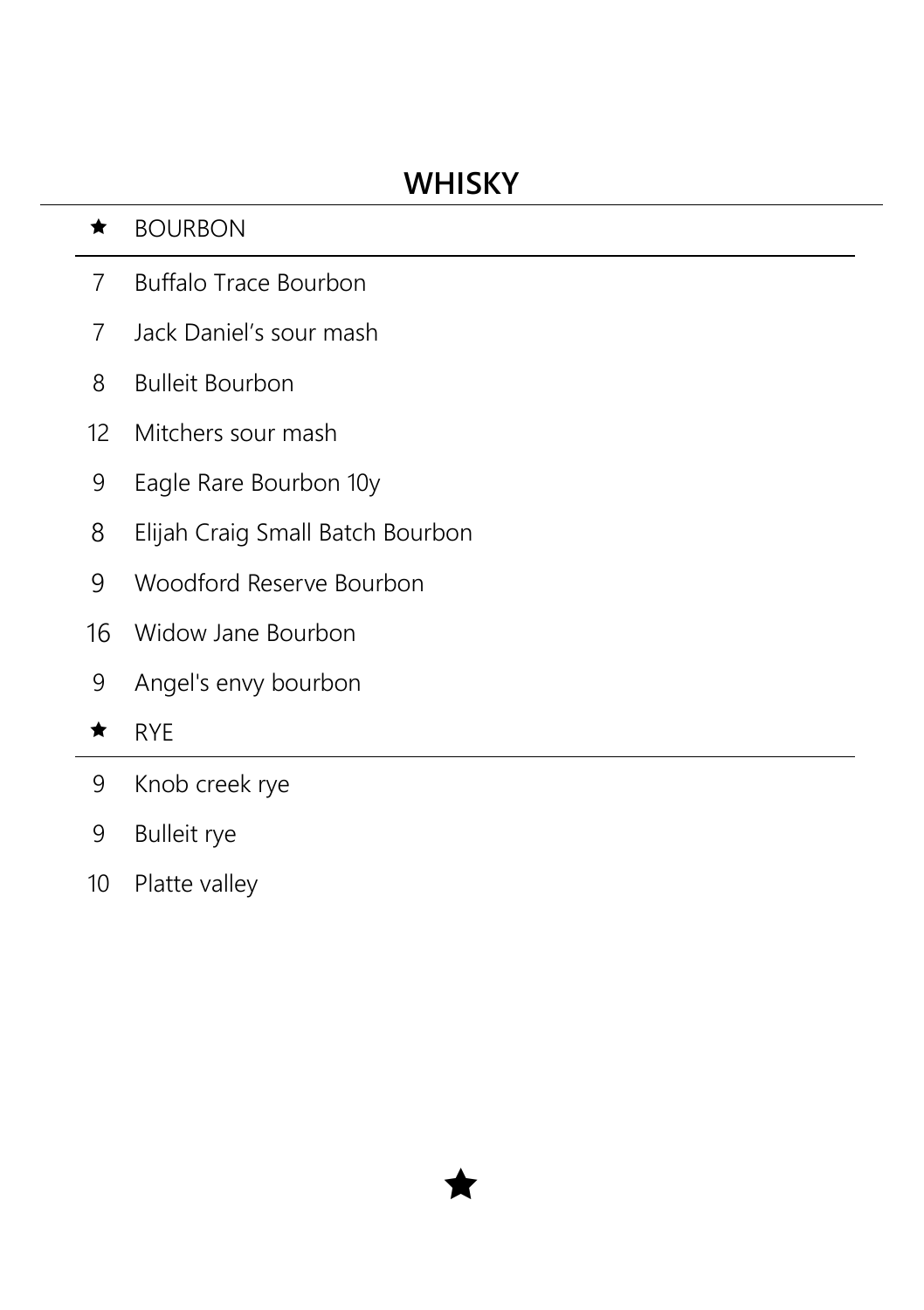| <b>GIAPPONE</b>                |    |
|--------------------------------|----|
| Nikka from the barrel 51,4°    | 10 |
| Nikka Taketsuru Pure Malt      | 10 |
| Mars Maltage "Cosmo" Blended   | 12 |
| Miyagikyo Single Malt          | 15 |
| Yamakazura Blended             | 12 |
| <b>INDIA</b>                   | ★  |
| Kamet single malt              | 10 |
| <b>TAIWAN</b>                  | ★  |
| Kavalan ex Bourbon Cask Taiwan | 10 |
| <b>FRANCIA</b>                 | ★  |
| Amaenthon                      | 12 |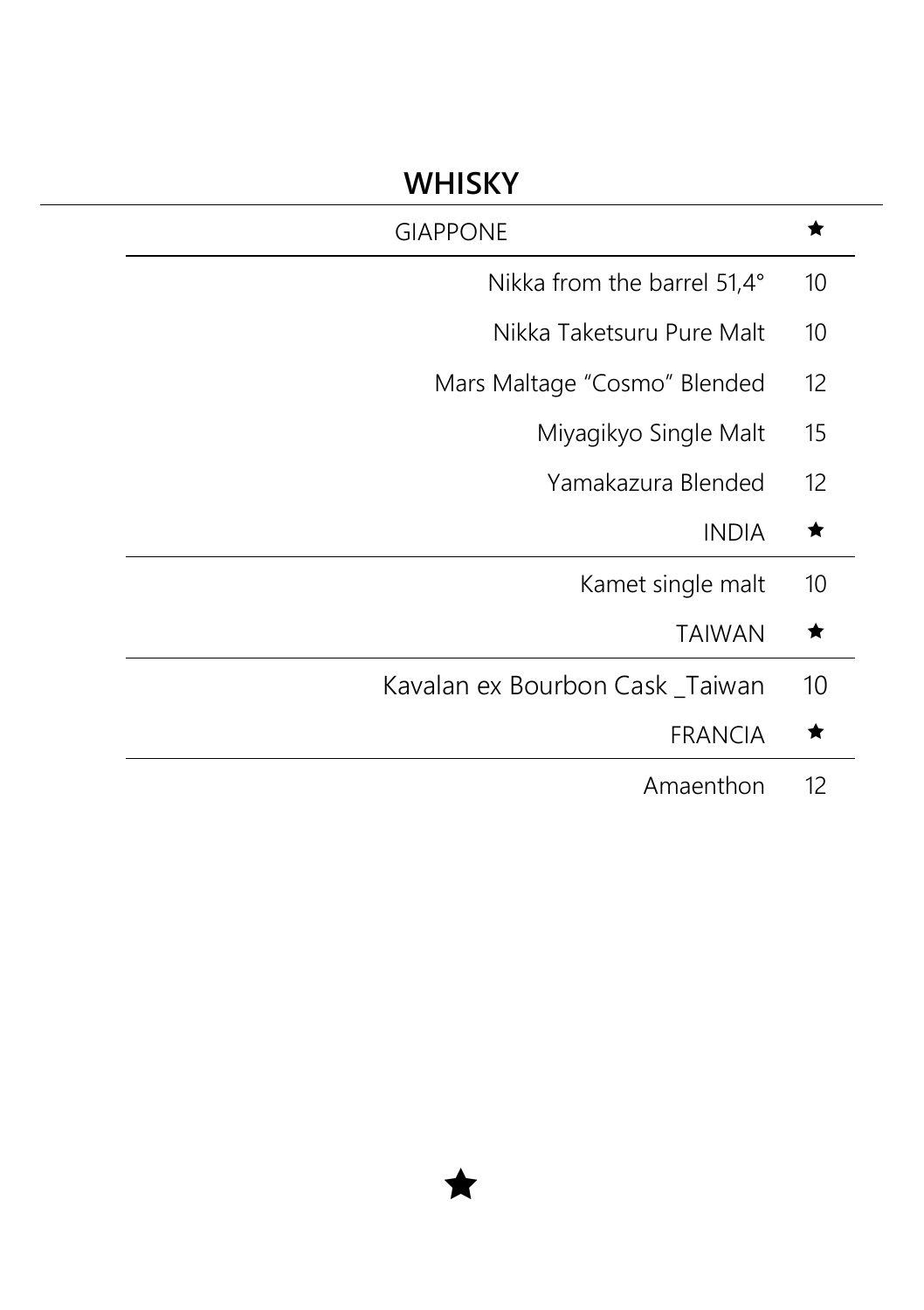#### $\star$  BOTTIGLIF RARE

PORT ELLEN

100 Islay 20y -Special Reserve Silver Seal Distilleria chiusa nel 1983 50°

CONVALMORE

60 Speyside – 24y – Rare Malts Selection Distilleria chiusa nel 1985 59,4°

LINLITHGOW

35 Lowland – 27y – First bottling Silver Seal 50°

50 NO AGE SAMAROLI 2002 46°